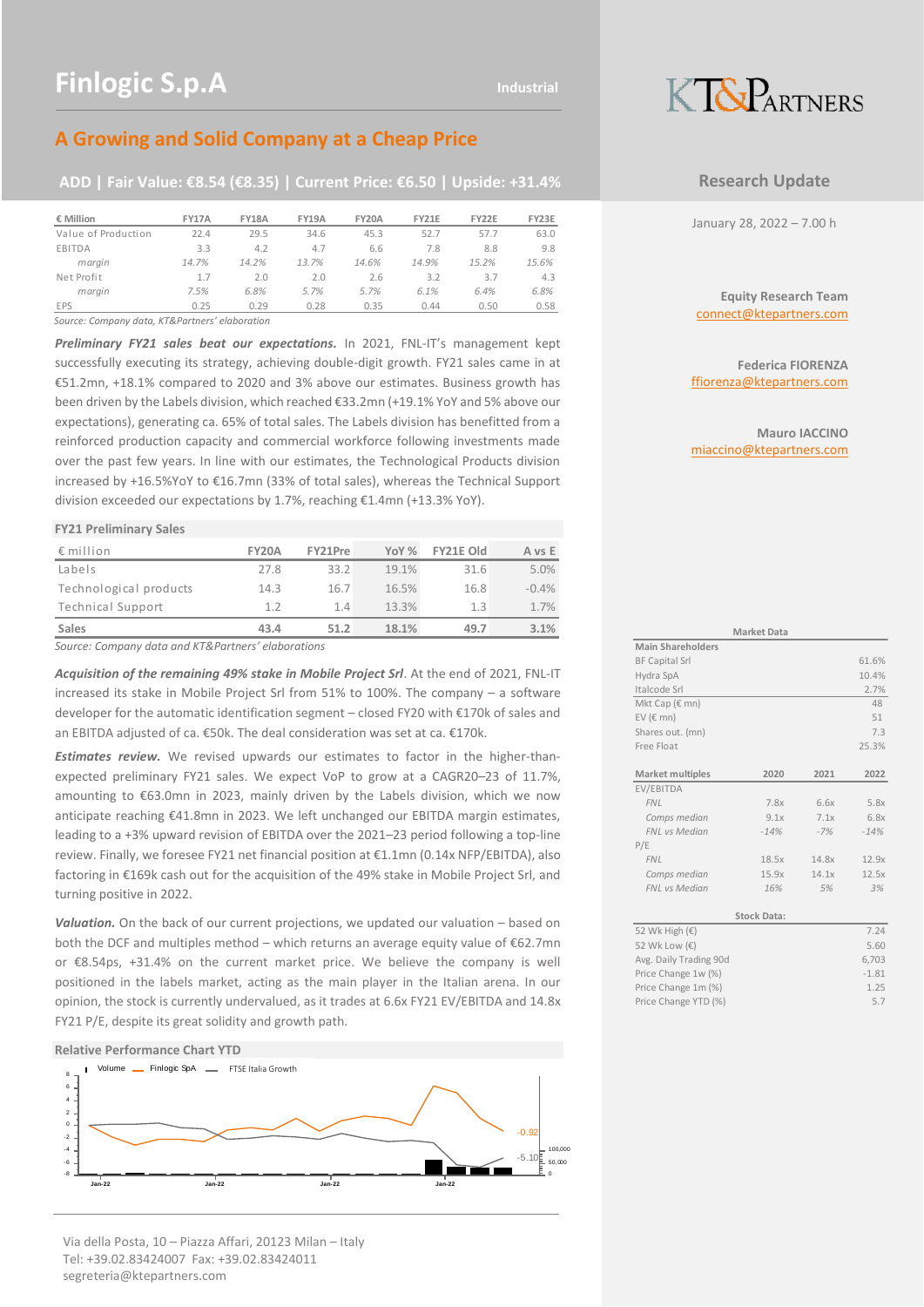### Price: €6.50| Fair Value: €8.54



### **Key Figures – Finlogic S.p.A.**

| 6.50<br>8.54<br>25.30<br>2024E<br>Per Share Data<br>2017A<br>2018A<br>2019A<br>2021E<br>2022E<br>2023E<br>2020A<br>7.34<br>Total shares outstanding (mn)<br>6.75<br>6.96<br>7.08<br>7.34<br>7.34<br>7.34<br>7.34<br>0.58<br>EPS<br>0.25<br>0.29<br>0.28<br>0.35<br>0.44<br>0.50<br>0.71<br>0.20<br>0.43<br>Dividend per share (ord)<br>0.15<br>0.14<br>0.14<br>0.20<br>0.30<br>0.35<br>Dividend pay out ratio (%)<br>60%<br>50%<br>51%<br>57%<br>46%<br>60%<br>60%<br>60%<br>Profit and Loss (EUR million)<br>21.4<br>51.2<br>56.1<br>61.2<br>28.4<br>33.0<br>43.4<br>66.6<br>Revenues<br>3.2<br>4.2<br>4.7<br>6.6<br>7.8<br>8.8<br>9.8<br>10.9<br>EBITDA<br>2.6<br>3.0<br>3.2<br>3.9<br>5.1<br>5.8<br>6.7<br>8.0<br>EBIT<br>7.7<br>2.4<br>3.0<br>3.2<br>3.7<br>4.8<br>5.5<br>6.4<br>EBT<br>(0.7)<br>(0.9)<br>(1.0)<br>(1.0)<br>(1.4)<br>(1.6)<br>(1.8)<br>(2.2)<br>Taxes<br>29%<br>29%<br>30%<br>31%<br>26%<br>29%<br>29%<br>29%<br>Tax rate<br>5.5<br>Net Income (including minorities)<br>1.7<br>2.1<br>2.2<br>2.8<br>3.4<br>3.9<br>4.5<br>5.2<br>Net Income attributable to the Group<br>1.7<br>2.0<br>2.0<br>2.6<br>3.2<br>3.7<br>4.3<br><b>Balance Sheet (EUR million)</b><br>9.7<br>2.3<br>4.3<br>7.1<br>15.4<br>15.1<br>11.4<br>Total fixed assets<br>13.3<br>8.5<br>Net Working Capital (NWC)<br>6.1<br>8.2<br>12.6<br>13.4<br>15.0<br>16.5<br>18.2<br>(0.9)<br>(1.3)<br>(1.5)<br>(2.7)<br>(3.0)<br>(3.4)<br>(3.8)<br>(4.2)<br>Provisions<br>23.7<br>Total Net capital employed<br>7.5<br>11.2<br>14.1<br>25.3<br>25.5<br>24.9<br>24.1<br>Net financial position (NFP)<br>(4.3)<br>(2.7)<br>2.9<br>(4.9)<br>(8.3)<br>(1.6)<br>1.1<br>(1.9)<br>Group Shareholder's Equity<br>11.7<br>13.6<br>15.1<br>21.7<br>23.5<br>25.7<br>27.7<br>30.4<br>Minorities<br>0.6<br>0.8<br>0.9<br>1.4<br>1.6<br>0.1<br>0.4<br>1.1<br>32.0<br>Total Shareholder's Equity<br>11.8<br>13.9<br>15.6<br>22.5<br>24.4<br>26.8<br>29.1<br>Cash Flow (EUR million)<br>Net operating cash flow<br>2.5<br>3.3<br>3.7<br>5.4<br>6.5<br>7.1<br>7.9<br>8.6<br>Change in NWC<br>(1.5)<br>(2.0)<br>(0.4)<br>(0.8)<br>(1.6)<br>(1.6)<br>(1.6)<br>(4.1)<br>Capital expenditure<br>(0.4)<br>(0.7)<br>(7.0)<br>(2.0)<br>(1.0)<br>(1.0)<br>(1.0)<br>(3.3)<br>Investments in intangible assets<br>(0.5)<br>(2.4)<br>(0.8)<br>(3.9)<br>(0.3)<br>(0.2)<br>(0.2)<br>(0.2)<br>0.4<br>Other cash items/Uses of funds<br>0.0<br>0.3<br>0.0<br>1.0<br>0.3<br>0.4<br>0.4<br>5.5<br>Free cash flow<br>0.1<br>(1.5)<br>(8.6)<br>3.7<br>4.7<br>6.1<br>(0.6)<br>Enterprise Value (EUR million)<br>32.7<br>47.7<br>36.6<br>40.2<br>44.1<br>47.7<br>47.7<br>47.7<br>Market Cap<br>0.9<br>1.6<br>0.1<br>0.4<br>0.6<br>0.8<br>1.1<br>1.4<br>Minorities<br>Net financial position<br>(4.3)<br>(2.7)<br>2.9<br>1.1<br>(1.9)<br>(4.9)<br>(8.3)<br>(1.6)<br>28.5<br>34.2<br>39.2<br>47.7<br>49.7<br>47.0<br>44.1<br>41.1<br>Enterprise value<br>Ratios (%)<br>EBITDA margin<br>14.5%<br>14.2%<br>13.7%<br>14.6%<br>14.9%<br>15.2%<br>15.6%<br>15.9%<br>11.0%<br>10.3%<br>9.4%<br>8.6%<br>9.7%<br>11.7%<br><b>EBIT</b> margin<br>10.1%<br>10.6%<br>Gearing - Debt/equity<br>$-36.8%$<br>$-20.2%$<br>$-10.4%$<br>13.2%<br>4.5%<br>$-7.4%$<br>$-17.8%$<br>$-27.2%$<br>Interest cover on EBIT<br>1.7%<br>1.4%<br>2.1%<br>4.3%<br>6.7%<br>5.7%<br>4.8%<br>3.8%<br>NFP/EBITDA<br>$-133.2%$<br>$-65.1%$<br>$-33.1%$<br>43.3%<br>13.4%<br>$-21.7%$<br>$-50.3%$<br>$-75.8%$<br>33.9%<br>ROCE<br>35.2%<br>27.3%<br>23.0%<br>15.4%<br>20.2%<br>23.4%<br>27.6%<br>ROE<br>14.2%<br>14.8%<br>13.1%<br>11.9%<br>13.8%<br>14.4%<br>15.5%<br>17.2%<br>EV/Sales<br>0.92<br>0.77<br>2.40<br>1.81<br>1.56<br>1.18<br>1.00<br>0.84<br>4.70<br>EV/EBITDA<br>15.85<br>12.21<br>10.85<br>7.77<br>6.56<br>5.85<br>5.23<br>23.73<br>18.50<br>9.13<br>P/E<br>28.58<br>24.24<br>14.75<br>12.88<br>11.13<br>Free cash flow yield<br>0.4%<br>$-4.1%$<br>$-19.5%$<br>9.8%<br>12.8%<br>$-1.6%$<br>7.7%<br>11.5%<br>Growth Rates (%)<br>Sales<br>19.1%<br>32.2%<br>17.1%<br>30.8%<br>16.5%<br>9.4%<br>9.2%<br>8.8%<br>EBITDA<br>10.3%<br>29.8%<br>9.2%<br>12.5%<br>39.6%<br>18.6%<br>12.1%<br>11.7%<br>EBIT<br>4.9%<br>23.7%<br>6.3%<br>20.6%<br>14.6%<br>20.6%<br>31.5%<br>13.3%<br>Net Income<br>5.7%<br>20.5%<br>$-2.1%$<br>31.0%<br>25.4%<br>14.5%<br>15.7%<br>21.9% | Current price (€) | Fair Value (€) |  |  | Free Float (%) |
|--------------------------------------------------------------------------------------------------------------------------------------------------------------------------------------------------------------------------------------------------------------------------------------------------------------------------------------------------------------------------------------------------------------------------------------------------------------------------------------------------------------------------------------------------------------------------------------------------------------------------------------------------------------------------------------------------------------------------------------------------------------------------------------------------------------------------------------------------------------------------------------------------------------------------------------------------------------------------------------------------------------------------------------------------------------------------------------------------------------------------------------------------------------------------------------------------------------------------------------------------------------------------------------------------------------------------------------------------------------------------------------------------------------------------------------------------------------------------------------------------------------------------------------------------------------------------------------------------------------------------------------------------------------------------------------------------------------------------------------------------------------------------------------------------------------------------------------------------------------------------------------------------------------------------------------------------------------------------------------------------------------------------------------------------------------------------------------------------------------------------------------------------------------------------------------------------------------------------------------------------------------------------------------------------------------------------------------------------------------------------------------------------------------------------------------------------------------------------------------------------------------------------------------------------------------------------------------------------------------------------------------------------------------------------------------------------------------------------------------------------------------------------------------------------------------------------------------------------------------------------------------------------------------------------------------------------------------------------------------------------------------------------------------------------------------------------------------------------------------------------------------------------------------------------------------------------------------------------------------------------------------------------------------------------------------------------------------------------------------------------------------------------------------------------------------------------------------------------------------------------------------------------------------------------------------------------------------------------------------------------------------------------------------------------------------------------------------------------------------------------------------------------------------------------------------------------------------------------------------------------------------------------------------------------------------------------------------------------------------------------------------------------------------------------------------------------------------------------------------------------------------------------------------------------------------------------------------------------------------------------------------------------------------|-------------------|----------------|--|--|----------------|
|                                                                                                                                                                                                                                                                                                                                                                                                                                                                                                                                                                                                                                                                                                                                                                                                                                                                                                                                                                                                                                                                                                                                                                                                                                                                                                                                                                                                                                                                                                                                                                                                                                                                                                                                                                                                                                                                                                                                                                                                                                                                                                                                                                                                                                                                                                                                                                                                                                                                                                                                                                                                                                                                                                                                                                                                                                                                                                                                                                                                                                                                                                                                                                                                                                                                                                                                                                                                                                                                                                                                                                                                                                                                                                                                                                                                                                                                                                                                                                                                                                                                                                                                                                                                                                                                                      |                   |                |  |  |                |
|                                                                                                                                                                                                                                                                                                                                                                                                                                                                                                                                                                                                                                                                                                                                                                                                                                                                                                                                                                                                                                                                                                                                                                                                                                                                                                                                                                                                                                                                                                                                                                                                                                                                                                                                                                                                                                                                                                                                                                                                                                                                                                                                                                                                                                                                                                                                                                                                                                                                                                                                                                                                                                                                                                                                                                                                                                                                                                                                                                                                                                                                                                                                                                                                                                                                                                                                                                                                                                                                                                                                                                                                                                                                                                                                                                                                                                                                                                                                                                                                                                                                                                                                                                                                                                                                                      |                   |                |  |  |                |
|                                                                                                                                                                                                                                                                                                                                                                                                                                                                                                                                                                                                                                                                                                                                                                                                                                                                                                                                                                                                                                                                                                                                                                                                                                                                                                                                                                                                                                                                                                                                                                                                                                                                                                                                                                                                                                                                                                                                                                                                                                                                                                                                                                                                                                                                                                                                                                                                                                                                                                                                                                                                                                                                                                                                                                                                                                                                                                                                                                                                                                                                                                                                                                                                                                                                                                                                                                                                                                                                                                                                                                                                                                                                                                                                                                                                                                                                                                                                                                                                                                                                                                                                                                                                                                                                                      |                   |                |  |  |                |
|                                                                                                                                                                                                                                                                                                                                                                                                                                                                                                                                                                                                                                                                                                                                                                                                                                                                                                                                                                                                                                                                                                                                                                                                                                                                                                                                                                                                                                                                                                                                                                                                                                                                                                                                                                                                                                                                                                                                                                                                                                                                                                                                                                                                                                                                                                                                                                                                                                                                                                                                                                                                                                                                                                                                                                                                                                                                                                                                                                                                                                                                                                                                                                                                                                                                                                                                                                                                                                                                                                                                                                                                                                                                                                                                                                                                                                                                                                                                                                                                                                                                                                                                                                                                                                                                                      |                   |                |  |  |                |
|                                                                                                                                                                                                                                                                                                                                                                                                                                                                                                                                                                                                                                                                                                                                                                                                                                                                                                                                                                                                                                                                                                                                                                                                                                                                                                                                                                                                                                                                                                                                                                                                                                                                                                                                                                                                                                                                                                                                                                                                                                                                                                                                                                                                                                                                                                                                                                                                                                                                                                                                                                                                                                                                                                                                                                                                                                                                                                                                                                                                                                                                                                                                                                                                                                                                                                                                                                                                                                                                                                                                                                                                                                                                                                                                                                                                                                                                                                                                                                                                                                                                                                                                                                                                                                                                                      |                   |                |  |  |                |
|                                                                                                                                                                                                                                                                                                                                                                                                                                                                                                                                                                                                                                                                                                                                                                                                                                                                                                                                                                                                                                                                                                                                                                                                                                                                                                                                                                                                                                                                                                                                                                                                                                                                                                                                                                                                                                                                                                                                                                                                                                                                                                                                                                                                                                                                                                                                                                                                                                                                                                                                                                                                                                                                                                                                                                                                                                                                                                                                                                                                                                                                                                                                                                                                                                                                                                                                                                                                                                                                                                                                                                                                                                                                                                                                                                                                                                                                                                                                                                                                                                                                                                                                                                                                                                                                                      |                   |                |  |  |                |
|                                                                                                                                                                                                                                                                                                                                                                                                                                                                                                                                                                                                                                                                                                                                                                                                                                                                                                                                                                                                                                                                                                                                                                                                                                                                                                                                                                                                                                                                                                                                                                                                                                                                                                                                                                                                                                                                                                                                                                                                                                                                                                                                                                                                                                                                                                                                                                                                                                                                                                                                                                                                                                                                                                                                                                                                                                                                                                                                                                                                                                                                                                                                                                                                                                                                                                                                                                                                                                                                                                                                                                                                                                                                                                                                                                                                                                                                                                                                                                                                                                                                                                                                                                                                                                                                                      |                   |                |  |  |                |
|                                                                                                                                                                                                                                                                                                                                                                                                                                                                                                                                                                                                                                                                                                                                                                                                                                                                                                                                                                                                                                                                                                                                                                                                                                                                                                                                                                                                                                                                                                                                                                                                                                                                                                                                                                                                                                                                                                                                                                                                                                                                                                                                                                                                                                                                                                                                                                                                                                                                                                                                                                                                                                                                                                                                                                                                                                                                                                                                                                                                                                                                                                                                                                                                                                                                                                                                                                                                                                                                                                                                                                                                                                                                                                                                                                                                                                                                                                                                                                                                                                                                                                                                                                                                                                                                                      |                   |                |  |  |                |
|                                                                                                                                                                                                                                                                                                                                                                                                                                                                                                                                                                                                                                                                                                                                                                                                                                                                                                                                                                                                                                                                                                                                                                                                                                                                                                                                                                                                                                                                                                                                                                                                                                                                                                                                                                                                                                                                                                                                                                                                                                                                                                                                                                                                                                                                                                                                                                                                                                                                                                                                                                                                                                                                                                                                                                                                                                                                                                                                                                                                                                                                                                                                                                                                                                                                                                                                                                                                                                                                                                                                                                                                                                                                                                                                                                                                                                                                                                                                                                                                                                                                                                                                                                                                                                                                                      |                   |                |  |  |                |
|                                                                                                                                                                                                                                                                                                                                                                                                                                                                                                                                                                                                                                                                                                                                                                                                                                                                                                                                                                                                                                                                                                                                                                                                                                                                                                                                                                                                                                                                                                                                                                                                                                                                                                                                                                                                                                                                                                                                                                                                                                                                                                                                                                                                                                                                                                                                                                                                                                                                                                                                                                                                                                                                                                                                                                                                                                                                                                                                                                                                                                                                                                                                                                                                                                                                                                                                                                                                                                                                                                                                                                                                                                                                                                                                                                                                                                                                                                                                                                                                                                                                                                                                                                                                                                                                                      |                   |                |  |  |                |
|                                                                                                                                                                                                                                                                                                                                                                                                                                                                                                                                                                                                                                                                                                                                                                                                                                                                                                                                                                                                                                                                                                                                                                                                                                                                                                                                                                                                                                                                                                                                                                                                                                                                                                                                                                                                                                                                                                                                                                                                                                                                                                                                                                                                                                                                                                                                                                                                                                                                                                                                                                                                                                                                                                                                                                                                                                                                                                                                                                                                                                                                                                                                                                                                                                                                                                                                                                                                                                                                                                                                                                                                                                                                                                                                                                                                                                                                                                                                                                                                                                                                                                                                                                                                                                                                                      |                   |                |  |  |                |
|                                                                                                                                                                                                                                                                                                                                                                                                                                                                                                                                                                                                                                                                                                                                                                                                                                                                                                                                                                                                                                                                                                                                                                                                                                                                                                                                                                                                                                                                                                                                                                                                                                                                                                                                                                                                                                                                                                                                                                                                                                                                                                                                                                                                                                                                                                                                                                                                                                                                                                                                                                                                                                                                                                                                                                                                                                                                                                                                                                                                                                                                                                                                                                                                                                                                                                                                                                                                                                                                                                                                                                                                                                                                                                                                                                                                                                                                                                                                                                                                                                                                                                                                                                                                                                                                                      |                   |                |  |  |                |
|                                                                                                                                                                                                                                                                                                                                                                                                                                                                                                                                                                                                                                                                                                                                                                                                                                                                                                                                                                                                                                                                                                                                                                                                                                                                                                                                                                                                                                                                                                                                                                                                                                                                                                                                                                                                                                                                                                                                                                                                                                                                                                                                                                                                                                                                                                                                                                                                                                                                                                                                                                                                                                                                                                                                                                                                                                                                                                                                                                                                                                                                                                                                                                                                                                                                                                                                                                                                                                                                                                                                                                                                                                                                                                                                                                                                                                                                                                                                                                                                                                                                                                                                                                                                                                                                                      |                   |                |  |  |                |
|                                                                                                                                                                                                                                                                                                                                                                                                                                                                                                                                                                                                                                                                                                                                                                                                                                                                                                                                                                                                                                                                                                                                                                                                                                                                                                                                                                                                                                                                                                                                                                                                                                                                                                                                                                                                                                                                                                                                                                                                                                                                                                                                                                                                                                                                                                                                                                                                                                                                                                                                                                                                                                                                                                                                                                                                                                                                                                                                                                                                                                                                                                                                                                                                                                                                                                                                                                                                                                                                                                                                                                                                                                                                                                                                                                                                                                                                                                                                                                                                                                                                                                                                                                                                                                                                                      |                   |                |  |  |                |
|                                                                                                                                                                                                                                                                                                                                                                                                                                                                                                                                                                                                                                                                                                                                                                                                                                                                                                                                                                                                                                                                                                                                                                                                                                                                                                                                                                                                                                                                                                                                                                                                                                                                                                                                                                                                                                                                                                                                                                                                                                                                                                                                                                                                                                                                                                                                                                                                                                                                                                                                                                                                                                                                                                                                                                                                                                                                                                                                                                                                                                                                                                                                                                                                                                                                                                                                                                                                                                                                                                                                                                                                                                                                                                                                                                                                                                                                                                                                                                                                                                                                                                                                                                                                                                                                                      |                   |                |  |  |                |
|                                                                                                                                                                                                                                                                                                                                                                                                                                                                                                                                                                                                                                                                                                                                                                                                                                                                                                                                                                                                                                                                                                                                                                                                                                                                                                                                                                                                                                                                                                                                                                                                                                                                                                                                                                                                                                                                                                                                                                                                                                                                                                                                                                                                                                                                                                                                                                                                                                                                                                                                                                                                                                                                                                                                                                                                                                                                                                                                                                                                                                                                                                                                                                                                                                                                                                                                                                                                                                                                                                                                                                                                                                                                                                                                                                                                                                                                                                                                                                                                                                                                                                                                                                                                                                                                                      |                   |                |  |  |                |
|                                                                                                                                                                                                                                                                                                                                                                                                                                                                                                                                                                                                                                                                                                                                                                                                                                                                                                                                                                                                                                                                                                                                                                                                                                                                                                                                                                                                                                                                                                                                                                                                                                                                                                                                                                                                                                                                                                                                                                                                                                                                                                                                                                                                                                                                                                                                                                                                                                                                                                                                                                                                                                                                                                                                                                                                                                                                                                                                                                                                                                                                                                                                                                                                                                                                                                                                                                                                                                                                                                                                                                                                                                                                                                                                                                                                                                                                                                                                                                                                                                                                                                                                                                                                                                                                                      |                   |                |  |  |                |
|                                                                                                                                                                                                                                                                                                                                                                                                                                                                                                                                                                                                                                                                                                                                                                                                                                                                                                                                                                                                                                                                                                                                                                                                                                                                                                                                                                                                                                                                                                                                                                                                                                                                                                                                                                                                                                                                                                                                                                                                                                                                                                                                                                                                                                                                                                                                                                                                                                                                                                                                                                                                                                                                                                                                                                                                                                                                                                                                                                                                                                                                                                                                                                                                                                                                                                                                                                                                                                                                                                                                                                                                                                                                                                                                                                                                                                                                                                                                                                                                                                                                                                                                                                                                                                                                                      |                   |                |  |  |                |
|                                                                                                                                                                                                                                                                                                                                                                                                                                                                                                                                                                                                                                                                                                                                                                                                                                                                                                                                                                                                                                                                                                                                                                                                                                                                                                                                                                                                                                                                                                                                                                                                                                                                                                                                                                                                                                                                                                                                                                                                                                                                                                                                                                                                                                                                                                                                                                                                                                                                                                                                                                                                                                                                                                                                                                                                                                                                                                                                                                                                                                                                                                                                                                                                                                                                                                                                                                                                                                                                                                                                                                                                                                                                                                                                                                                                                                                                                                                                                                                                                                                                                                                                                                                                                                                                                      |                   |                |  |  |                |
|                                                                                                                                                                                                                                                                                                                                                                                                                                                                                                                                                                                                                                                                                                                                                                                                                                                                                                                                                                                                                                                                                                                                                                                                                                                                                                                                                                                                                                                                                                                                                                                                                                                                                                                                                                                                                                                                                                                                                                                                                                                                                                                                                                                                                                                                                                                                                                                                                                                                                                                                                                                                                                                                                                                                                                                                                                                                                                                                                                                                                                                                                                                                                                                                                                                                                                                                                                                                                                                                                                                                                                                                                                                                                                                                                                                                                                                                                                                                                                                                                                                                                                                                                                                                                                                                                      |                   |                |  |  |                |
|                                                                                                                                                                                                                                                                                                                                                                                                                                                                                                                                                                                                                                                                                                                                                                                                                                                                                                                                                                                                                                                                                                                                                                                                                                                                                                                                                                                                                                                                                                                                                                                                                                                                                                                                                                                                                                                                                                                                                                                                                                                                                                                                                                                                                                                                                                                                                                                                                                                                                                                                                                                                                                                                                                                                                                                                                                                                                                                                                                                                                                                                                                                                                                                                                                                                                                                                                                                                                                                                                                                                                                                                                                                                                                                                                                                                                                                                                                                                                                                                                                                                                                                                                                                                                                                                                      |                   |                |  |  |                |
|                                                                                                                                                                                                                                                                                                                                                                                                                                                                                                                                                                                                                                                                                                                                                                                                                                                                                                                                                                                                                                                                                                                                                                                                                                                                                                                                                                                                                                                                                                                                                                                                                                                                                                                                                                                                                                                                                                                                                                                                                                                                                                                                                                                                                                                                                                                                                                                                                                                                                                                                                                                                                                                                                                                                                                                                                                                                                                                                                                                                                                                                                                                                                                                                                                                                                                                                                                                                                                                                                                                                                                                                                                                                                                                                                                                                                                                                                                                                                                                                                                                                                                                                                                                                                                                                                      |                   |                |  |  |                |
|                                                                                                                                                                                                                                                                                                                                                                                                                                                                                                                                                                                                                                                                                                                                                                                                                                                                                                                                                                                                                                                                                                                                                                                                                                                                                                                                                                                                                                                                                                                                                                                                                                                                                                                                                                                                                                                                                                                                                                                                                                                                                                                                                                                                                                                                                                                                                                                                                                                                                                                                                                                                                                                                                                                                                                                                                                                                                                                                                                                                                                                                                                                                                                                                                                                                                                                                                                                                                                                                                                                                                                                                                                                                                                                                                                                                                                                                                                                                                                                                                                                                                                                                                                                                                                                                                      |                   |                |  |  |                |
|                                                                                                                                                                                                                                                                                                                                                                                                                                                                                                                                                                                                                                                                                                                                                                                                                                                                                                                                                                                                                                                                                                                                                                                                                                                                                                                                                                                                                                                                                                                                                                                                                                                                                                                                                                                                                                                                                                                                                                                                                                                                                                                                                                                                                                                                                                                                                                                                                                                                                                                                                                                                                                                                                                                                                                                                                                                                                                                                                                                                                                                                                                                                                                                                                                                                                                                                                                                                                                                                                                                                                                                                                                                                                                                                                                                                                                                                                                                                                                                                                                                                                                                                                                                                                                                                                      |                   |                |  |  |                |
|                                                                                                                                                                                                                                                                                                                                                                                                                                                                                                                                                                                                                                                                                                                                                                                                                                                                                                                                                                                                                                                                                                                                                                                                                                                                                                                                                                                                                                                                                                                                                                                                                                                                                                                                                                                                                                                                                                                                                                                                                                                                                                                                                                                                                                                                                                                                                                                                                                                                                                                                                                                                                                                                                                                                                                                                                                                                                                                                                                                                                                                                                                                                                                                                                                                                                                                                                                                                                                                                                                                                                                                                                                                                                                                                                                                                                                                                                                                                                                                                                                                                                                                                                                                                                                                                                      |                   |                |  |  |                |
|                                                                                                                                                                                                                                                                                                                                                                                                                                                                                                                                                                                                                                                                                                                                                                                                                                                                                                                                                                                                                                                                                                                                                                                                                                                                                                                                                                                                                                                                                                                                                                                                                                                                                                                                                                                                                                                                                                                                                                                                                                                                                                                                                                                                                                                                                                                                                                                                                                                                                                                                                                                                                                                                                                                                                                                                                                                                                                                                                                                                                                                                                                                                                                                                                                                                                                                                                                                                                                                                                                                                                                                                                                                                                                                                                                                                                                                                                                                                                                                                                                                                                                                                                                                                                                                                                      |                   |                |  |  |                |
|                                                                                                                                                                                                                                                                                                                                                                                                                                                                                                                                                                                                                                                                                                                                                                                                                                                                                                                                                                                                                                                                                                                                                                                                                                                                                                                                                                                                                                                                                                                                                                                                                                                                                                                                                                                                                                                                                                                                                                                                                                                                                                                                                                                                                                                                                                                                                                                                                                                                                                                                                                                                                                                                                                                                                                                                                                                                                                                                                                                                                                                                                                                                                                                                                                                                                                                                                                                                                                                                                                                                                                                                                                                                                                                                                                                                                                                                                                                                                                                                                                                                                                                                                                                                                                                                                      |                   |                |  |  |                |
|                                                                                                                                                                                                                                                                                                                                                                                                                                                                                                                                                                                                                                                                                                                                                                                                                                                                                                                                                                                                                                                                                                                                                                                                                                                                                                                                                                                                                                                                                                                                                                                                                                                                                                                                                                                                                                                                                                                                                                                                                                                                                                                                                                                                                                                                                                                                                                                                                                                                                                                                                                                                                                                                                                                                                                                                                                                                                                                                                                                                                                                                                                                                                                                                                                                                                                                                                                                                                                                                                                                                                                                                                                                                                                                                                                                                                                                                                                                                                                                                                                                                                                                                                                                                                                                                                      |                   |                |  |  |                |
|                                                                                                                                                                                                                                                                                                                                                                                                                                                                                                                                                                                                                                                                                                                                                                                                                                                                                                                                                                                                                                                                                                                                                                                                                                                                                                                                                                                                                                                                                                                                                                                                                                                                                                                                                                                                                                                                                                                                                                                                                                                                                                                                                                                                                                                                                                                                                                                                                                                                                                                                                                                                                                                                                                                                                                                                                                                                                                                                                                                                                                                                                                                                                                                                                                                                                                                                                                                                                                                                                                                                                                                                                                                                                                                                                                                                                                                                                                                                                                                                                                                                                                                                                                                                                                                                                      |                   |                |  |  |                |
|                                                                                                                                                                                                                                                                                                                                                                                                                                                                                                                                                                                                                                                                                                                                                                                                                                                                                                                                                                                                                                                                                                                                                                                                                                                                                                                                                                                                                                                                                                                                                                                                                                                                                                                                                                                                                                                                                                                                                                                                                                                                                                                                                                                                                                                                                                                                                                                                                                                                                                                                                                                                                                                                                                                                                                                                                                                                                                                                                                                                                                                                                                                                                                                                                                                                                                                                                                                                                                                                                                                                                                                                                                                                                                                                                                                                                                                                                                                                                                                                                                                                                                                                                                                                                                                                                      |                   |                |  |  |                |
|                                                                                                                                                                                                                                                                                                                                                                                                                                                                                                                                                                                                                                                                                                                                                                                                                                                                                                                                                                                                                                                                                                                                                                                                                                                                                                                                                                                                                                                                                                                                                                                                                                                                                                                                                                                                                                                                                                                                                                                                                                                                                                                                                                                                                                                                                                                                                                                                                                                                                                                                                                                                                                                                                                                                                                                                                                                                                                                                                                                                                                                                                                                                                                                                                                                                                                                                                                                                                                                                                                                                                                                                                                                                                                                                                                                                                                                                                                                                                                                                                                                                                                                                                                                                                                                                                      |                   |                |  |  |                |
|                                                                                                                                                                                                                                                                                                                                                                                                                                                                                                                                                                                                                                                                                                                                                                                                                                                                                                                                                                                                                                                                                                                                                                                                                                                                                                                                                                                                                                                                                                                                                                                                                                                                                                                                                                                                                                                                                                                                                                                                                                                                                                                                                                                                                                                                                                                                                                                                                                                                                                                                                                                                                                                                                                                                                                                                                                                                                                                                                                                                                                                                                                                                                                                                                                                                                                                                                                                                                                                                                                                                                                                                                                                                                                                                                                                                                                                                                                                                                                                                                                                                                                                                                                                                                                                                                      |                   |                |  |  |                |
|                                                                                                                                                                                                                                                                                                                                                                                                                                                                                                                                                                                                                                                                                                                                                                                                                                                                                                                                                                                                                                                                                                                                                                                                                                                                                                                                                                                                                                                                                                                                                                                                                                                                                                                                                                                                                                                                                                                                                                                                                                                                                                                                                                                                                                                                                                                                                                                                                                                                                                                                                                                                                                                                                                                                                                                                                                                                                                                                                                                                                                                                                                                                                                                                                                                                                                                                                                                                                                                                                                                                                                                                                                                                                                                                                                                                                                                                                                                                                                                                                                                                                                                                                                                                                                                                                      |                   |                |  |  |                |
|                                                                                                                                                                                                                                                                                                                                                                                                                                                                                                                                                                                                                                                                                                                                                                                                                                                                                                                                                                                                                                                                                                                                                                                                                                                                                                                                                                                                                                                                                                                                                                                                                                                                                                                                                                                                                                                                                                                                                                                                                                                                                                                                                                                                                                                                                                                                                                                                                                                                                                                                                                                                                                                                                                                                                                                                                                                                                                                                                                                                                                                                                                                                                                                                                                                                                                                                                                                                                                                                                                                                                                                                                                                                                                                                                                                                                                                                                                                                                                                                                                                                                                                                                                                                                                                                                      |                   |                |  |  |                |
|                                                                                                                                                                                                                                                                                                                                                                                                                                                                                                                                                                                                                                                                                                                                                                                                                                                                                                                                                                                                                                                                                                                                                                                                                                                                                                                                                                                                                                                                                                                                                                                                                                                                                                                                                                                                                                                                                                                                                                                                                                                                                                                                                                                                                                                                                                                                                                                                                                                                                                                                                                                                                                                                                                                                                                                                                                                                                                                                                                                                                                                                                                                                                                                                                                                                                                                                                                                                                                                                                                                                                                                                                                                                                                                                                                                                                                                                                                                                                                                                                                                                                                                                                                                                                                                                                      |                   |                |  |  |                |
|                                                                                                                                                                                                                                                                                                                                                                                                                                                                                                                                                                                                                                                                                                                                                                                                                                                                                                                                                                                                                                                                                                                                                                                                                                                                                                                                                                                                                                                                                                                                                                                                                                                                                                                                                                                                                                                                                                                                                                                                                                                                                                                                                                                                                                                                                                                                                                                                                                                                                                                                                                                                                                                                                                                                                                                                                                                                                                                                                                                                                                                                                                                                                                                                                                                                                                                                                                                                                                                                                                                                                                                                                                                                                                                                                                                                                                                                                                                                                                                                                                                                                                                                                                                                                                                                                      |                   |                |  |  |                |
|                                                                                                                                                                                                                                                                                                                                                                                                                                                                                                                                                                                                                                                                                                                                                                                                                                                                                                                                                                                                                                                                                                                                                                                                                                                                                                                                                                                                                                                                                                                                                                                                                                                                                                                                                                                                                                                                                                                                                                                                                                                                                                                                                                                                                                                                                                                                                                                                                                                                                                                                                                                                                                                                                                                                                                                                                                                                                                                                                                                                                                                                                                                                                                                                                                                                                                                                                                                                                                                                                                                                                                                                                                                                                                                                                                                                                                                                                                                                                                                                                                                                                                                                                                                                                                                                                      |                   |                |  |  |                |
|                                                                                                                                                                                                                                                                                                                                                                                                                                                                                                                                                                                                                                                                                                                                                                                                                                                                                                                                                                                                                                                                                                                                                                                                                                                                                                                                                                                                                                                                                                                                                                                                                                                                                                                                                                                                                                                                                                                                                                                                                                                                                                                                                                                                                                                                                                                                                                                                                                                                                                                                                                                                                                                                                                                                                                                                                                                                                                                                                                                                                                                                                                                                                                                                                                                                                                                                                                                                                                                                                                                                                                                                                                                                                                                                                                                                                                                                                                                                                                                                                                                                                                                                                                                                                                                                                      |                   |                |  |  |                |
|                                                                                                                                                                                                                                                                                                                                                                                                                                                                                                                                                                                                                                                                                                                                                                                                                                                                                                                                                                                                                                                                                                                                                                                                                                                                                                                                                                                                                                                                                                                                                                                                                                                                                                                                                                                                                                                                                                                                                                                                                                                                                                                                                                                                                                                                                                                                                                                                                                                                                                                                                                                                                                                                                                                                                                                                                                                                                                                                                                                                                                                                                                                                                                                                                                                                                                                                                                                                                                                                                                                                                                                                                                                                                                                                                                                                                                                                                                                                                                                                                                                                                                                                                                                                                                                                                      |                   |                |  |  |                |
|                                                                                                                                                                                                                                                                                                                                                                                                                                                                                                                                                                                                                                                                                                                                                                                                                                                                                                                                                                                                                                                                                                                                                                                                                                                                                                                                                                                                                                                                                                                                                                                                                                                                                                                                                                                                                                                                                                                                                                                                                                                                                                                                                                                                                                                                                                                                                                                                                                                                                                                                                                                                                                                                                                                                                                                                                                                                                                                                                                                                                                                                                                                                                                                                                                                                                                                                                                                                                                                                                                                                                                                                                                                                                                                                                                                                                                                                                                                                                                                                                                                                                                                                                                                                                                                                                      |                   |                |  |  |                |
|                                                                                                                                                                                                                                                                                                                                                                                                                                                                                                                                                                                                                                                                                                                                                                                                                                                                                                                                                                                                                                                                                                                                                                                                                                                                                                                                                                                                                                                                                                                                                                                                                                                                                                                                                                                                                                                                                                                                                                                                                                                                                                                                                                                                                                                                                                                                                                                                                                                                                                                                                                                                                                                                                                                                                                                                                                                                                                                                                                                                                                                                                                                                                                                                                                                                                                                                                                                                                                                                                                                                                                                                                                                                                                                                                                                                                                                                                                                                                                                                                                                                                                                                                                                                                                                                                      |                   |                |  |  |                |
|                                                                                                                                                                                                                                                                                                                                                                                                                                                                                                                                                                                                                                                                                                                                                                                                                                                                                                                                                                                                                                                                                                                                                                                                                                                                                                                                                                                                                                                                                                                                                                                                                                                                                                                                                                                                                                                                                                                                                                                                                                                                                                                                                                                                                                                                                                                                                                                                                                                                                                                                                                                                                                                                                                                                                                                                                                                                                                                                                                                                                                                                                                                                                                                                                                                                                                                                                                                                                                                                                                                                                                                                                                                                                                                                                                                                                                                                                                                                                                                                                                                                                                                                                                                                                                                                                      |                   |                |  |  |                |
|                                                                                                                                                                                                                                                                                                                                                                                                                                                                                                                                                                                                                                                                                                                                                                                                                                                                                                                                                                                                                                                                                                                                                                                                                                                                                                                                                                                                                                                                                                                                                                                                                                                                                                                                                                                                                                                                                                                                                                                                                                                                                                                                                                                                                                                                                                                                                                                                                                                                                                                                                                                                                                                                                                                                                                                                                                                                                                                                                                                                                                                                                                                                                                                                                                                                                                                                                                                                                                                                                                                                                                                                                                                                                                                                                                                                                                                                                                                                                                                                                                                                                                                                                                                                                                                                                      |                   |                |  |  |                |
|                                                                                                                                                                                                                                                                                                                                                                                                                                                                                                                                                                                                                                                                                                                                                                                                                                                                                                                                                                                                                                                                                                                                                                                                                                                                                                                                                                                                                                                                                                                                                                                                                                                                                                                                                                                                                                                                                                                                                                                                                                                                                                                                                                                                                                                                                                                                                                                                                                                                                                                                                                                                                                                                                                                                                                                                                                                                                                                                                                                                                                                                                                                                                                                                                                                                                                                                                                                                                                                                                                                                                                                                                                                                                                                                                                                                                                                                                                                                                                                                                                                                                                                                                                                                                                                                                      |                   |                |  |  |                |
|                                                                                                                                                                                                                                                                                                                                                                                                                                                                                                                                                                                                                                                                                                                                                                                                                                                                                                                                                                                                                                                                                                                                                                                                                                                                                                                                                                                                                                                                                                                                                                                                                                                                                                                                                                                                                                                                                                                                                                                                                                                                                                                                                                                                                                                                                                                                                                                                                                                                                                                                                                                                                                                                                                                                                                                                                                                                                                                                                                                                                                                                                                                                                                                                                                                                                                                                                                                                                                                                                                                                                                                                                                                                                                                                                                                                                                                                                                                                                                                                                                                                                                                                                                                                                                                                                      |                   |                |  |  |                |
|                                                                                                                                                                                                                                                                                                                                                                                                                                                                                                                                                                                                                                                                                                                                                                                                                                                                                                                                                                                                                                                                                                                                                                                                                                                                                                                                                                                                                                                                                                                                                                                                                                                                                                                                                                                                                                                                                                                                                                                                                                                                                                                                                                                                                                                                                                                                                                                                                                                                                                                                                                                                                                                                                                                                                                                                                                                                                                                                                                                                                                                                                                                                                                                                                                                                                                                                                                                                                                                                                                                                                                                                                                                                                                                                                                                                                                                                                                                                                                                                                                                                                                                                                                                                                                                                                      |                   |                |  |  |                |
|                                                                                                                                                                                                                                                                                                                                                                                                                                                                                                                                                                                                                                                                                                                                                                                                                                                                                                                                                                                                                                                                                                                                                                                                                                                                                                                                                                                                                                                                                                                                                                                                                                                                                                                                                                                                                                                                                                                                                                                                                                                                                                                                                                                                                                                                                                                                                                                                                                                                                                                                                                                                                                                                                                                                                                                                                                                                                                                                                                                                                                                                                                                                                                                                                                                                                                                                                                                                                                                                                                                                                                                                                                                                                                                                                                                                                                                                                                                                                                                                                                                                                                                                                                                                                                                                                      |                   |                |  |  |                |
|                                                                                                                                                                                                                                                                                                                                                                                                                                                                                                                                                                                                                                                                                                                                                                                                                                                                                                                                                                                                                                                                                                                                                                                                                                                                                                                                                                                                                                                                                                                                                                                                                                                                                                                                                                                                                                                                                                                                                                                                                                                                                                                                                                                                                                                                                                                                                                                                                                                                                                                                                                                                                                                                                                                                                                                                                                                                                                                                                                                                                                                                                                                                                                                                                                                                                                                                                                                                                                                                                                                                                                                                                                                                                                                                                                                                                                                                                                                                                                                                                                                                                                                                                                                                                                                                                      |                   |                |  |  |                |
|                                                                                                                                                                                                                                                                                                                                                                                                                                                                                                                                                                                                                                                                                                                                                                                                                                                                                                                                                                                                                                                                                                                                                                                                                                                                                                                                                                                                                                                                                                                                                                                                                                                                                                                                                                                                                                                                                                                                                                                                                                                                                                                                                                                                                                                                                                                                                                                                                                                                                                                                                                                                                                                                                                                                                                                                                                                                                                                                                                                                                                                                                                                                                                                                                                                                                                                                                                                                                                                                                                                                                                                                                                                                                                                                                                                                                                                                                                                                                                                                                                                                                                                                                                                                                                                                                      |                   |                |  |  |                |
|                                                                                                                                                                                                                                                                                                                                                                                                                                                                                                                                                                                                                                                                                                                                                                                                                                                                                                                                                                                                                                                                                                                                                                                                                                                                                                                                                                                                                                                                                                                                                                                                                                                                                                                                                                                                                                                                                                                                                                                                                                                                                                                                                                                                                                                                                                                                                                                                                                                                                                                                                                                                                                                                                                                                                                                                                                                                                                                                                                                                                                                                                                                                                                                                                                                                                                                                                                                                                                                                                                                                                                                                                                                                                                                                                                                                                                                                                                                                                                                                                                                                                                                                                                                                                                                                                      |                   |                |  |  |                |
|                                                                                                                                                                                                                                                                                                                                                                                                                                                                                                                                                                                                                                                                                                                                                                                                                                                                                                                                                                                                                                                                                                                                                                                                                                                                                                                                                                                                                                                                                                                                                                                                                                                                                                                                                                                                                                                                                                                                                                                                                                                                                                                                                                                                                                                                                                                                                                                                                                                                                                                                                                                                                                                                                                                                                                                                                                                                                                                                                                                                                                                                                                                                                                                                                                                                                                                                                                                                                                                                                                                                                                                                                                                                                                                                                                                                                                                                                                                                                                                                                                                                                                                                                                                                                                                                                      |                   |                |  |  |                |
|                                                                                                                                                                                                                                                                                                                                                                                                                                                                                                                                                                                                                                                                                                                                                                                                                                                                                                                                                                                                                                                                                                                                                                                                                                                                                                                                                                                                                                                                                                                                                                                                                                                                                                                                                                                                                                                                                                                                                                                                                                                                                                                                                                                                                                                                                                                                                                                                                                                                                                                                                                                                                                                                                                                                                                                                                                                                                                                                                                                                                                                                                                                                                                                                                                                                                                                                                                                                                                                                                                                                                                                                                                                                                                                                                                                                                                                                                                                                                                                                                                                                                                                                                                                                                                                                                      |                   |                |  |  |                |

*Source: Company data, KT&Partners' elaboration*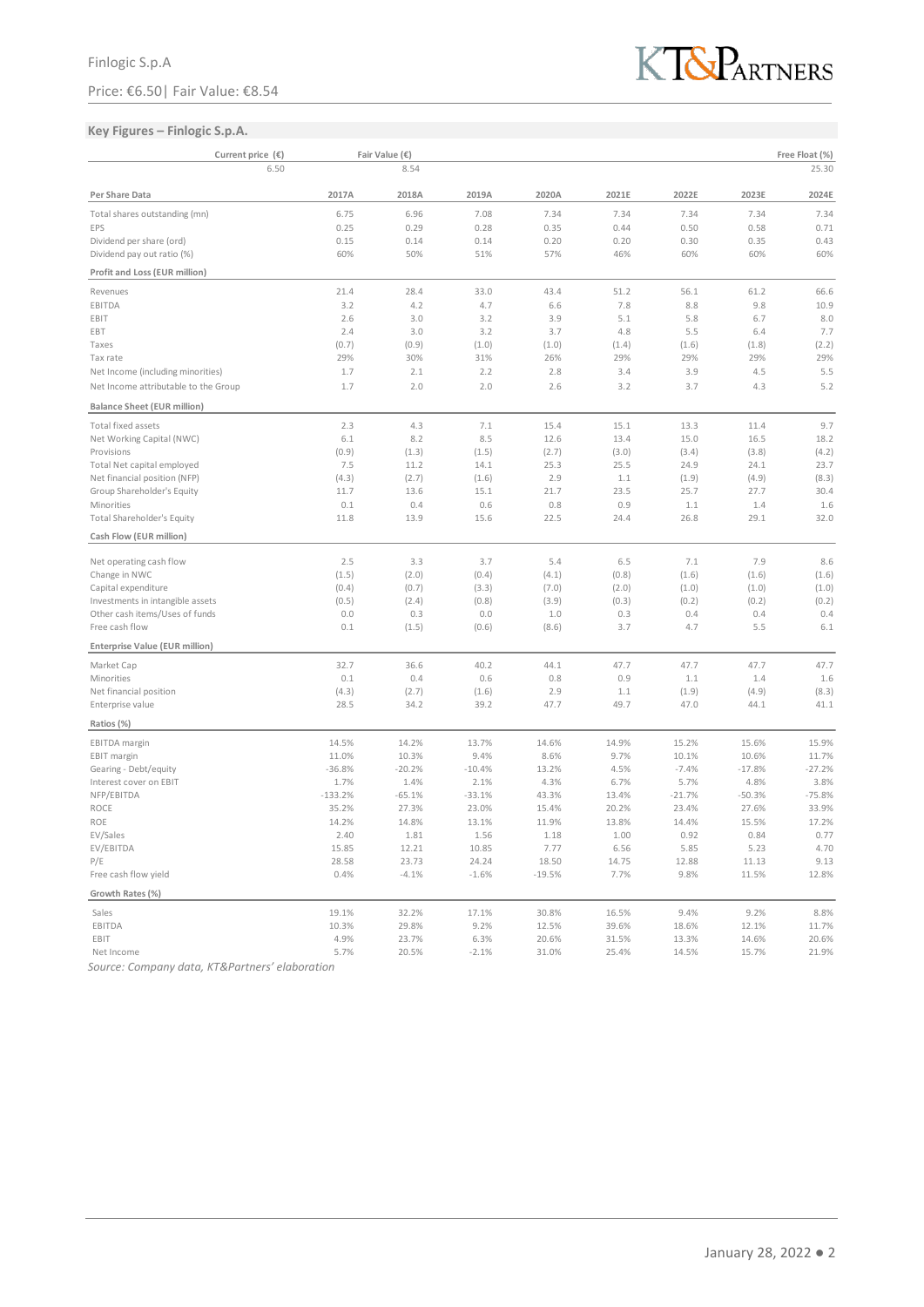# **Change in Estimates**

On the back of the FY21 preliminary sales, we revised upwards our top-line estimates over the 2021–23 period to factor in the higher-than-expected contribution from the Labels division. We now expect sales from the Labels division to reach €41.8mn in 2023 vs €39.8mn of our previous research, growing at a CAGR20–23 of 12.7%. We left almost unchanged our projections for both the Technological Products and Technical Support divisions. Following sales revision, we now expect the FY21 value of production to be €52.7mn, growing at +11.7% CAGR20–23.

We left unchanged our 2021–23 EBITDA margin estimates (14.9% in FY21 up to 15.6% in FY23) while waiting for FY21 financial data. In absolute terms, however, EBITDA is now higher by +3pp compared to our previous estimates following the top-line revision. As a result, we now expect EBITDA to go from €7.8mn in FY21 to €9.8mn in FY23 (+14.1% CAGR20–23).

Looking at the bottom line, we foresee net income to increase at a CAGR20–23 of 18.5%, reaching €4.3mn in 2023.

Finally, we expect the NFP to be €1.1mn in FY21 (also anticipating the €169k cash out for the remaining 49% stake in Mobile Project Srl) and to turn positive in 2022, reaching a net cash position of €4.9mn by 2023.

#### **Change in Estimates**

| $\epsilon$ million      | 2019A | 2020A | 2021E | 2021E | Change | 2022E | 2022E | Change | 2023E | 2023E | Change | CAGR    |
|-------------------------|-------|-------|-------|-------|--------|-------|-------|--------|-------|-------|--------|---------|
|                         |       |       | Old   | New   |        | Old   | New   |        | Old   | New   |        | 2020-23 |
| Value of Production     | 34.6  | 45.3  | 51.2  | 52.7  | 3.0%   | 56.0  | 57.7  | 3.0%   | 61.1  | 63.0  | 3.1%   | 11.7%   |
| YoY Change (%)          |       | 30.8% | 13.1% | 16.5% |        | 9.4%  | 9.4%  |        | 9.1%  | 9.2%  |        |         |
| <b>EBITDA</b>           | 4.7   | 6.6   | 7.6   | 7.8   | 3.0%   | 8.5   | 8.8   | 3.0%   | 9.5   | 9.8   | 3.1%   | 14.1%   |
| YoY Change (%)          |       | 39.6% | 15.1% | 18.6% |        | 12.1% | 12.1% |        | 11.6% | 11.7% |        |         |
| EBITDA Margin (%)       | 13.7% | 14.6% | 14.9% | 14.9% |        | 15.2% | 15.2% |        | 15.6% | 15.6% |        |         |
| <b>EBIT</b>             | 3.2   | 3.9   | 5.0   | 5.1   | 2.8%   | 5.7   | 5.8   | 1.6%   | 6.5   | 6.7   | 2.1%   | 19.5%   |
| YoY Change (%)          |       | 20.6% | 28.0% | 31.5% |        | 14.6% | 13.3% |        | 14.1% | 14.6% |        |         |
| EBIT Margin (%)         | 9.4%  | 8.6%  | 9.8%  | 9.7%  |        | 10.2% | 10.1% |        | 10.7% | 10.6% |        |         |
| <b>Group Net Income</b> | 2.0   | 2.6   | 3.1   | 3.2   | 3.6%   | 3.6   | 3.7   | 2.1%   | 4.2   | 4.3   | 2.6%   | 18.5%   |
| YoY Change (%)          |       | 31.0% | 21.1% | 25.4% |        | 16.2% | 14.5% |        | 15.2% | 15.7% |        |         |
| Net Debt (Cash)         | (1.6) | 2.9   | 1.0   | 1.1   | 0.1    | (2.0) | (1.9) | 0.1    | (5.4) | (4.9) | 0.5    |         |

*Source: FactSet, KT&Partners' elaboration*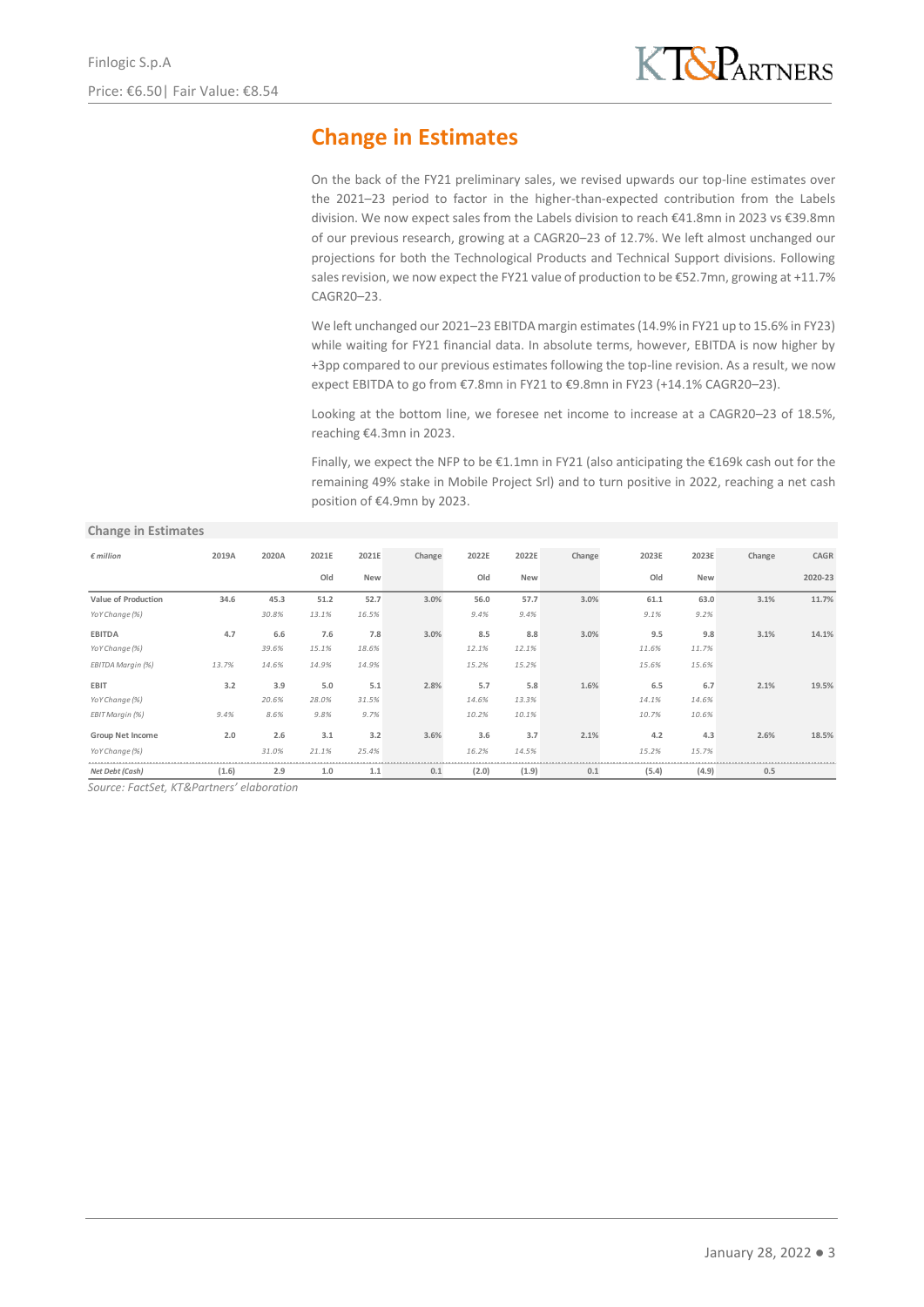# **Valuation**

Based on our estimates, we have carried out our valuation on a multiples and DCF analysis basis:

- EV/EBITDA and P/E multiple, with a 10% liquidity discount, which returns a value of €6.14 per share.
- DCF analysis, based on WACC of 8.8% and 1.5% perpetual growth, returns a value of €10.95 per share.

The weighted average of the two methods yields a fair value of  $\epsilon$ 8.54 per share, with an equity value of €62.7mn.

### **Valuation Recap**

|                         |                                                                                                                                                                                                         |                         |                   |                   | Equity Value €mn  | Value per share $\epsilon$ |                 |                 |          |          |          |  |
|-------------------------|---------------------------------------------------------------------------------------------------------------------------------------------------------------------------------------------------------|-------------------------|-------------------|-------------------|-------------------|----------------------------|-----------------|-----------------|----------|----------|----------|--|
| <b>DCF</b>              |                                                                                                                                                                                                         |                         |                   |                   |                   | 80.4                       |                 |                 |          |          | 10.95    |  |
| <b>Multiples</b>        |                                                                                                                                                                                                         |                         |                   |                   | 45.1<br>6.14      |                            |                 |                 |          |          |          |  |
| Average                 |                                                                                                                                                                                                         |                         |                   |                   |                   | 62.7                       |                 |                 |          |          | 8.54     |  |
|                         | Source: FactSet, KT&Partners' elaboration                                                                                                                                                               |                         |                   |                   |                   |                            |                 |                 |          |          |          |  |
|                         | <b>Market Multiples Valuation</b><br>Following the comparables analysis, we proceeded with the definition of market multiples of<br>the peer group, focusing on data for the three-year period 2020–22. |                         |                   |                   |                   |                            |                 |                 |          |          |          |  |
| 2020-22                 |                                                                                                                                                                                                         |                         |                   |                   |                   |                            |                 |                 |          |          |          |  |
| <b>EV/SALES</b><br>2020 | <b>EV/SALES</b><br>2021                                                                                                                                                                                 | <b>EV/SALES</b><br>2022 | EV/EBITDA<br>2020 | EV/EBITDA<br>2021 | EV/EBITDA<br>2022 | EV/EBIT<br>2020            | EV/EBIT<br>2021 | EV/EBIT<br>2022 | P/E 2020 | P/E 2021 | P/E 2022 |  |

### **Market Multiples Valuation**

#### **Peer Comparison – Market Multiples 2020–22**

| Company Name                  | Exchange    | Market<br>Cap | EV/SALES<br>2020 | EV/SALES<br>2021 | EV/SALES<br>2022 | EV/EBITDA<br>2020 | EV/EBITDA<br>2021 | EV/EBITDA<br>2022 | EV/EBIT<br>2020 | EV/EBIT<br>2021 | EV/EBIT<br>2022 | P/E 2020 | P/E 2021 | P/E 2022 |
|-------------------------------|-------------|---------------|------------------|------------------|------------------|-------------------|-------------------|-------------------|-----------------|-----------------|-----------------|----------|----------|----------|
| AstroNova, Inc.               | NASDAQ      | 82            | 0.9x             | 0.9x             | 0.8x             | 12.2x             | 7.1x              | 10.8x             | n.m.            | 21.1x           | 24.8x           | n.m.     | 12.9x    | 36.4x    |
| Avery Dennison Corporation    | <b>NYSE</b> | 14.330        | 2.8x             | 2.3x             | 2.1x             | 17.8x             | 14.5x             | 13.0x             | 22.0x           | 17.8x           | 16.4x           | 29.8x    | 21.9x    | 20.0x    |
| Datalogic S.p.A.              | Milan       | 783           | 1.7x             | 1.4x             | 1.3x             | 14.8x             | 9.6x              | 8.4x              | 31.5x           | 14.4x           | 12.2x           | n.m.     | 18.6x    | 15.6x    |
| Fuji Seal International, Inc. | Tokyo       | 997           | 0.6x             | 0.6x             | 0.6x             | 5.0x              | 5.2x              | 4.9x              | 8.3x            | 8.4x            | 7.5x            | 13.6x    | 14.1x    | 12.2x    |
| Lintec Corporation            | Tokyo       | 1,558         | 0.5x             | 0.5x             | 0.5x             | 4.2x              | 3.8x              | 3.7x              | 7.3x            | 5.9x            | 5.6x            | 15.9x    | 11.9x    | 11.4x    |
| Sato Holdings Corporation     | Tokvo       | 544           | 0.4x             | 0.4x             | 0.4x             | 4.4x              | 4.3x              | 3.6x              | 7.6x            | 7.4x            | 5.6x            | 5.0x     | 17.3x    | 12.5x    |
| ScanSource, Inc.              | NASDAQ      | 701           | 0.3x             | 0.3x             | 0.3x             | 9.1x              | 9.0x              | 6.8x              | 13.9x           | 10.6x           | 7.9x            | n.m.     | 11.7x    | 9.2x     |
| Seiko Epson Corp.             | Tokvo       | 5.939         | 0.6x             | 0.5x             | 0.5x             | 4.4x              | 4.1x              | 4.3x              | 9.4x            | 7.4x            | 7.6x            | 20.6x    | 11.8x    | 12.2x    |
| Zebra Technologies            | NASDAQ      | 22,532        | 5.9x             | 4.7x             | 4.4x             | 31.6x             | 20.1x             | 18.8x             | 38.3x           | 21.8x           | 20.2x           | n.m.     | 26.0x    | 24.1x    |
| Average peer group            |             | 5,274         | 1.5x             | 1.3x             | 1.2x             | 11.5x             | 8.6x              | 8.2x              | 17.3x           | 12.7x           | 12.0x           | 17.0x    | 16.2x    | 17.1x    |
| Median peer group             |             | 997           | 0.6x             | 0.6x             | 0.6x             | 9.1x              | 7.1x              | 6.8x              | 11.6x           | 10.6x           | 7.9x            | 15.9x    | 14.1x    | 12.5x    |
| Finlogic SpA                  | Milan       | 48            | 1.2x             | 1.0x             | 0.9x             | 7.8x              | 6.6x              | 5.8x              | 13.1x           | 10.0x           | 8.8x            | 18.5x    | 14.8x    | 12.9x    |

*Source: FactSet, KT&Partners' elaboration*

We based our evaluation upon 2021 and 2022 median EV/EBITDA and P/E multiples and our estimates of FNL's EBITDA and net income for 2021 and 2022. Additionally, considering the existing differences in terms of liquidity between FNL and its comparables, we applied a 10% liquidity discount on the median multiples.

#### **Multiple Valuation**

| Multiple Valuation (€mn)                                | 2021E | 2022E | Multiple Valuation (€mn)                          | 2021E | 2022E |
|---------------------------------------------------------|-------|-------|---------------------------------------------------|-------|-------|
| EV/EBITDA multiple comparison                           | 7.1   | 6.8   | P/E multiple comparison                           | 14.07 | 12.46 |
| Peer Group EV/EBITDA netted from 10% liquidity discount | 6.4   | 6.1   | Peer Group P/E netted from 10% liquidity discount | 12.66 | 11.21 |
| <b>Finlogic EBITDA</b>                                  | 7.8   | 8.8   | <b>Finlogic earnings</b>                          | 3.24  | 3.71  |
| Enterprise value                                        | 50.0  | 53.6  | Equity Value                                      | 40.96 | 41.56 |
| FY20 NFP                                                | 2.9   | 2.9   | Number of shares (mn)                             | 7.34  | 7.34  |
| Equity Value                                            | 47.1  | 50.8  | Value per share                                   | 5.58  | 5.66  |
| Number of shares (mn)                                   | 7.3   | 7.3   | Fair Value (Avg) - $\epsilon$ ps                  | 5.62  |       |
| Value per share                                         | 6.4   | 6.9   |                                                   |       |       |
| Fair Value (Avg) - $\epsilon$ ps                        | 6.66  |       |                                                   |       |       |

*Source: FactSet, KT&Partners' elaboration*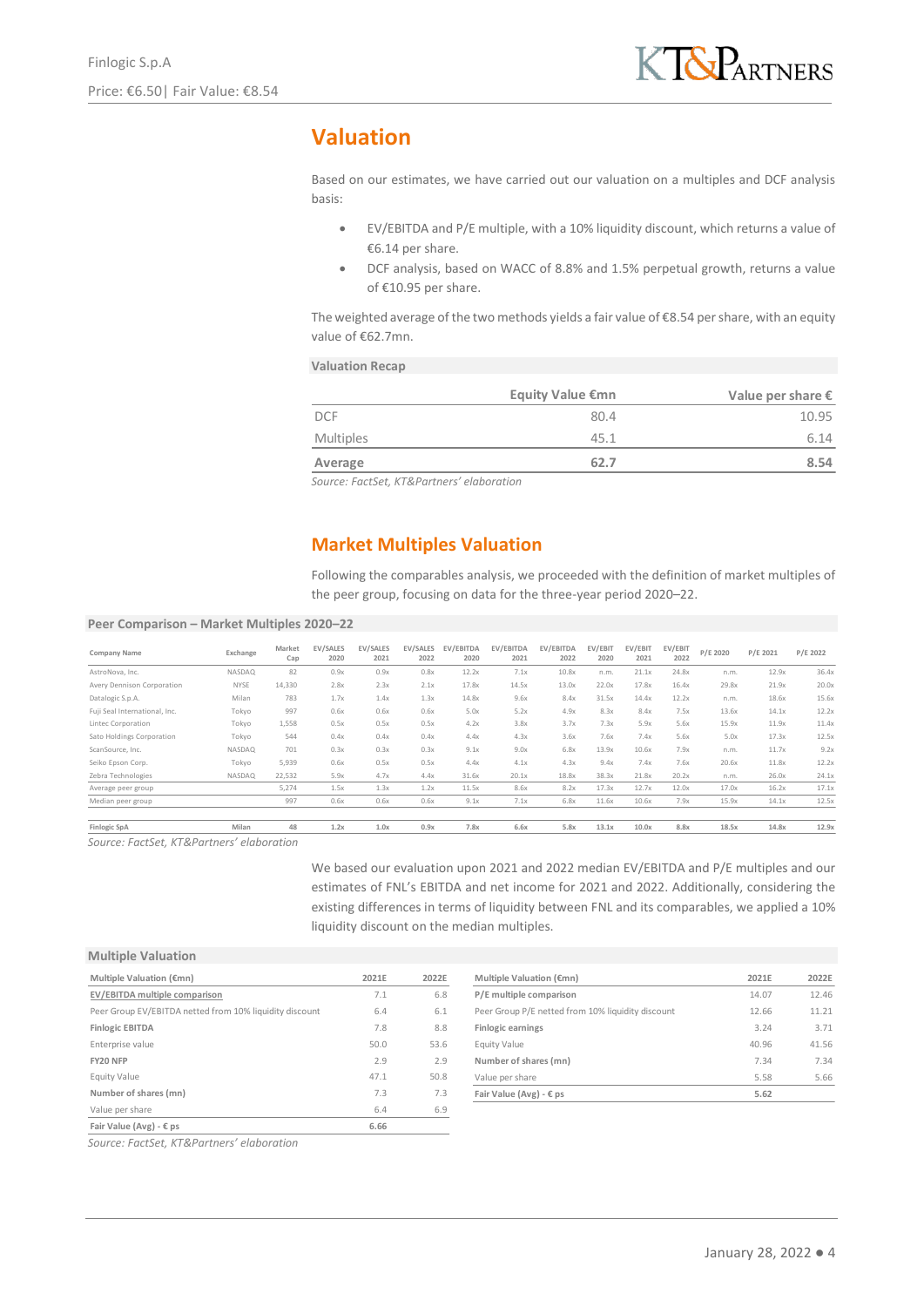## **DCF Valuation**

We have also conducted our valuation using a four-year DCF model, based on 9.5% cost of equity, 3% cost of debt and a target capital structure with 10% of debt. The cost of equity is a function of the risk-free rate of 1.37% (Italian 10y BTP), 4.50% mature market expected return (from 5.39% in our previous research) and a premium for size and liquidity of 3.1%. **We, therefore, obtained 8.8% WACC.**

We discounted 2021E–24E annual cash flows and considered a terminal growth rate of 1.5%, deriving a fair value of €10.95ps. Then we carried out a sensitivity analysis on the terminal growth rate (+/- 0.25%) and on WACC (+/- 0.25%).

|  | <b>DCF Valuation</b> |
|--|----------------------|
|  |                      |

| € million                      |       | 2021E  | 2022E  | 2023E  | 2024E  |
|--------------------------------|-------|--------|--------|--------|--------|
|                                |       |        |        |        |        |
| EBIT                           |       | 5.1    | 5.8    | 6.7    | 8.0    |
| Taxes                          |       | $-1.3$ | $-1.7$ | $-1.9$ | $-2.3$ |
| D&A                            |       | 2.7    | 3.0    | 3.1    | 2.9    |
| Change in Net Working Capital  |       | $-0.8$ | $-1.6$ | $-1.6$ | $-1.6$ |
| Change in Funds                |       | 0.3    | 0.4    | 0.4    | 0.4    |
| <b>Net Operating Cash Flow</b> |       | 6.0    | 5.5    | 6.3    | 7.4    |
| Capex                          |       | $-2.3$ | $-1.2$ | $-1.2$ | $-1.2$ |
| FCFO                           |       | 3.7    | 4.3    | 5.1    | 6.1    |
| g                              | 1.5%  |        |        |        |        |
| Wacc                           | 8.8%  |        |        |        |        |
| FCFO (discounted)              |       | 3.67   | 4.01   | 4.33   | 4.79   |
| Discounted Cumulated FCFO      | 16.8  |        |        |        |        |
| TV                             | 85.1  |        |        |        |        |
| TV (discounted)                | 66.5  |        |        |        |        |
| <b>Enterprise Value</b>        | 83.3  |        |        |        |        |
| FY20 NFP                       | 2.9   |        |        |        |        |
| <b>Equity Value</b>            | 80.4  |        |        |        |        |
| Current number of shares       | 7.3   |        |        |        |        |
| Value per share $(\epsilon)$   | 10.95 |        |        |        |        |

*Source: Company data, KT&Partners' elaboration*

### **Sensitivity Analysis (€ps)**

| l€mn   |      |       |           | <b>WACC</b> |           |       |
|--------|------|-------|-----------|-------------|-----------|-------|
|        |      | 9.8%  | 9.3%      | 8.8%        | 8.3%      | 7.8%  |
| Growth | 0.5% | 8.72  | 9.22      | 9.78        | 10.42     | 11.14 |
| Rate   | 1.0% | 9.14  | 9.70      | 10.33       | 11 N4     | 11.86 |
| Term   | 1.5% | 9.62  | 10.24     | 10.95       | 11.76     | 12.70 |
| Long   | 2.0% | 10.15 | 10.86<br> | 11.66       | 12.59<br> | 13.69 |
|        | 2.5% | 10.76 | 11.56     | 12.49       | 13.57     | 14.86 |

*Source: Company data, KT&Partners' elaboration*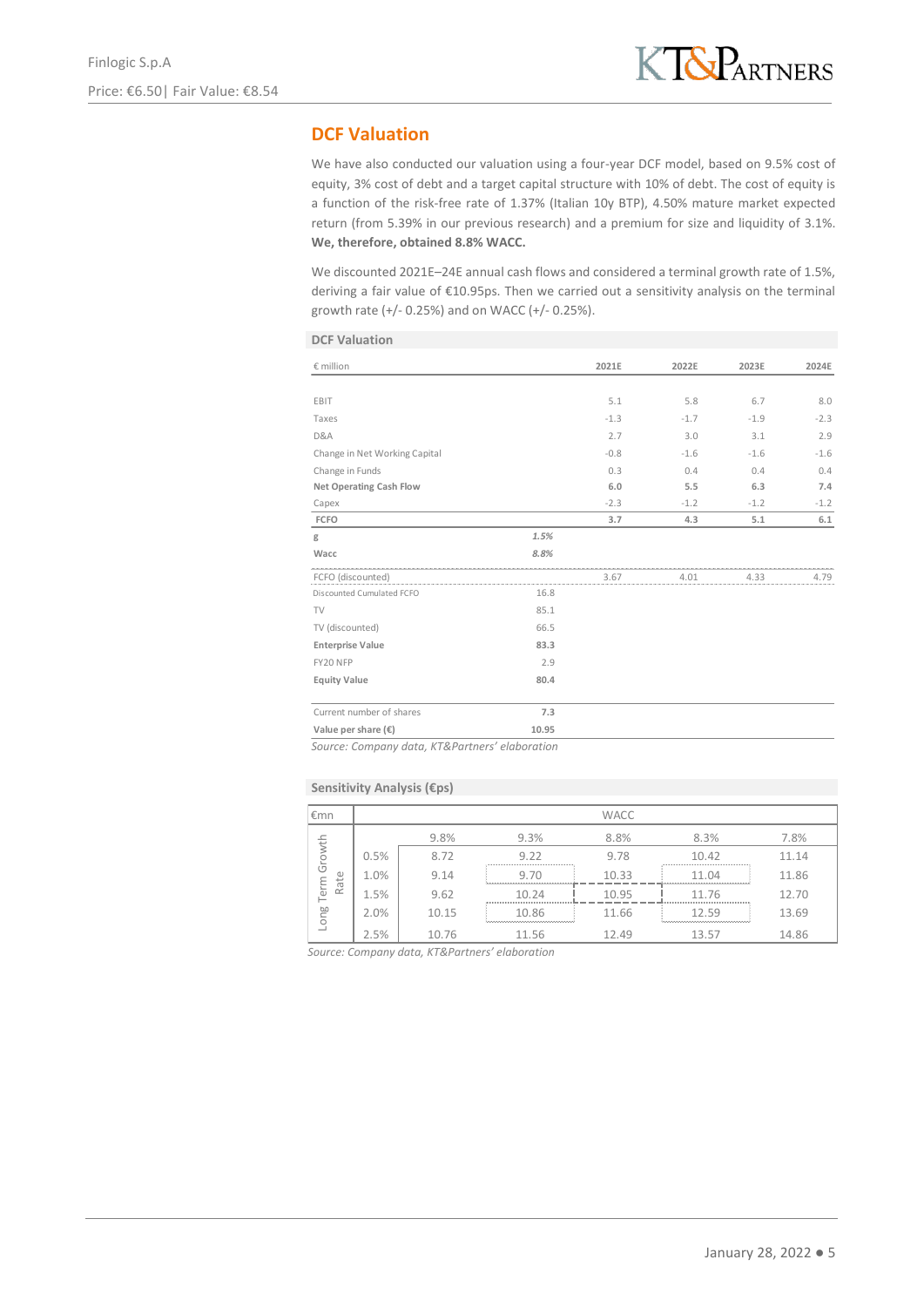# **Appendix**

### **Peer Comparison**

We built a nine-company sample, which includes:

- 1. AstroNova Inc., listed on NASDAQ, with a market capitalization of €82mn, is a global leader in developing and applying data visualization technologies in products serving industrial, packaging, aerospace and defense markets. In particular, through one of its business lines, AstroNova provides labeling solutions ranging from tabletop label printers to industrial label presses. During FY20, the company had \$133mn revenues, 66% of which came from the Product Identification business segment;
- 2. Avery Dennison Corp., listed on the NYSE, with a market capitalization of €14.3bn, engages in the provision of labeling and packaging products and solutions for several industries, ranging from consumer-packaged goods to medical and healthcare, from automotive to apparel. During FY20, the company recorded \$7.0bn revenues, \$4.7bn of which came from the Labeling and Graphic business unit (68%);
- 3. Datalogic SpA, listed on the Milan Stock Exchange, with a market capitalization of €0.8bn, is a global technology leader in the automatic data capture and process automation markets, specialized in the designing, production and distribution of barcode readers, mobile computers, scanners, RFID systems etc. In particular, Datalogic offers its solutions to the retail, manufacturing, healthcare and transportation industries. During FY20, Datalogic reported revenues of €480mn;
- 4. Fuji Seal International Inc., listed on the Tokyo Stock Exchange, with a market capitalization of €1bn, engages in the development and sale of packaging solutions, offering shrink sleeve labels, self-adhesive labels, spouted pouches and packaging machinery. The company reported ¥160bn revenues during FY20, with selfadhesive labels accounting for 14.3%, shrink labels accounting for 56.3% and other labels accounting for 0.7%;
- 5. Lintec Corp., listed on the Tokyo Stock Exchange, with a market capitalization of €1.6bn, develops and sells pressure-sensitive materials, specialty paper products and films. In particular, through its "printing and variable information-related products", it offers adhesive papers and films for seal and labels, barcode label supplies and digital label printing machines. Lintec Corp. reported ¥241bn revenues during FY20, ca. 51% of which came from the "printing and variable industrial materials products";
- 6. Sato Holdings Corp., listed on the Tokyo Stock Exchange, with a market capitalization of €0.5bn, is a global provider of automation identification and data capture solutions, which leverage on barcodes, QR codes, and RFID technologies. During FY20, the company reported ¥116.4bn sales;
- 7. ScanSource, Inc., listed on NASDAQ, with a market capitalization of  $\epsilon$ 0.7bn, is a global leader in offering automatic identification and data capture technologies, providing barcode scanners, digital printers and selling technology products such as Epson, Honeywell, Toshiba and Zebra products. During FY20, ScanSource, Inc. reported \$3bn net sales, with a 68% contribution coming from the barcode, networking and security business unit;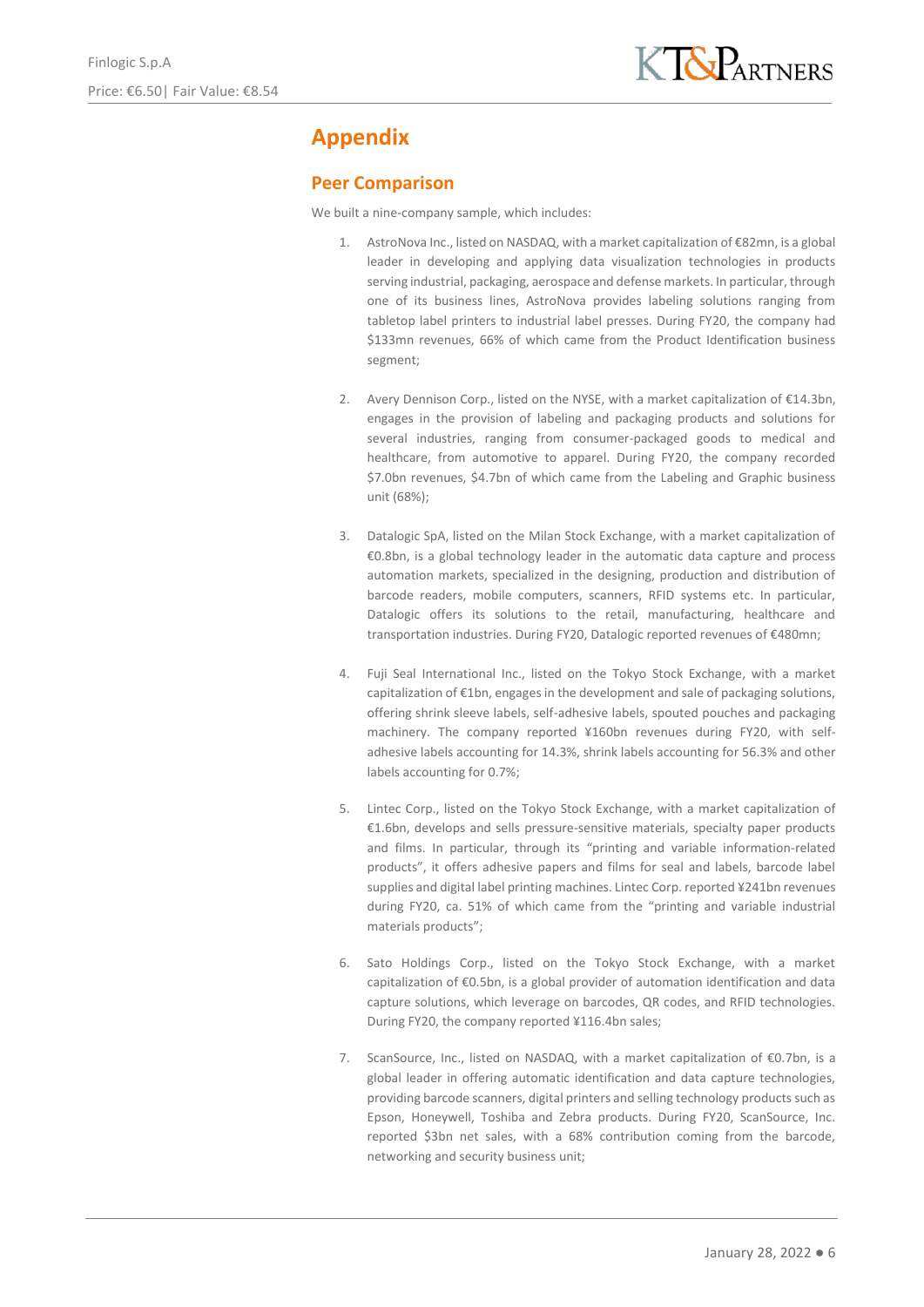

- 8. Seiko Epson Corp., listed on the Tokyo Stock Exchange, with a market capitalization of €5.9bn, engages in the development, production and sale of technology products through three segments: printing solutions, visual communications and wearable products and industrial solutions. Specifically, the printing solution segment offers, among other items, inkjet printers, scanners and label printers. During FY20, Seiko Epson Corp. recorded ¥1,036bn sales, of which ¥708bn came from the printing solutions segment (68%);
- 9. Zebra Technologies Corp., listed on NASDAQ, with a market capitalization of €22.5bn, is a global leader in the automatic identification and data capture market, designing, manufacturing and selling a broad range of products, including barcode scanners, RFID readers, printers for barcode labeling identification, and selfadhesive labels. During FY20, the company generated \$4.5bn revenues.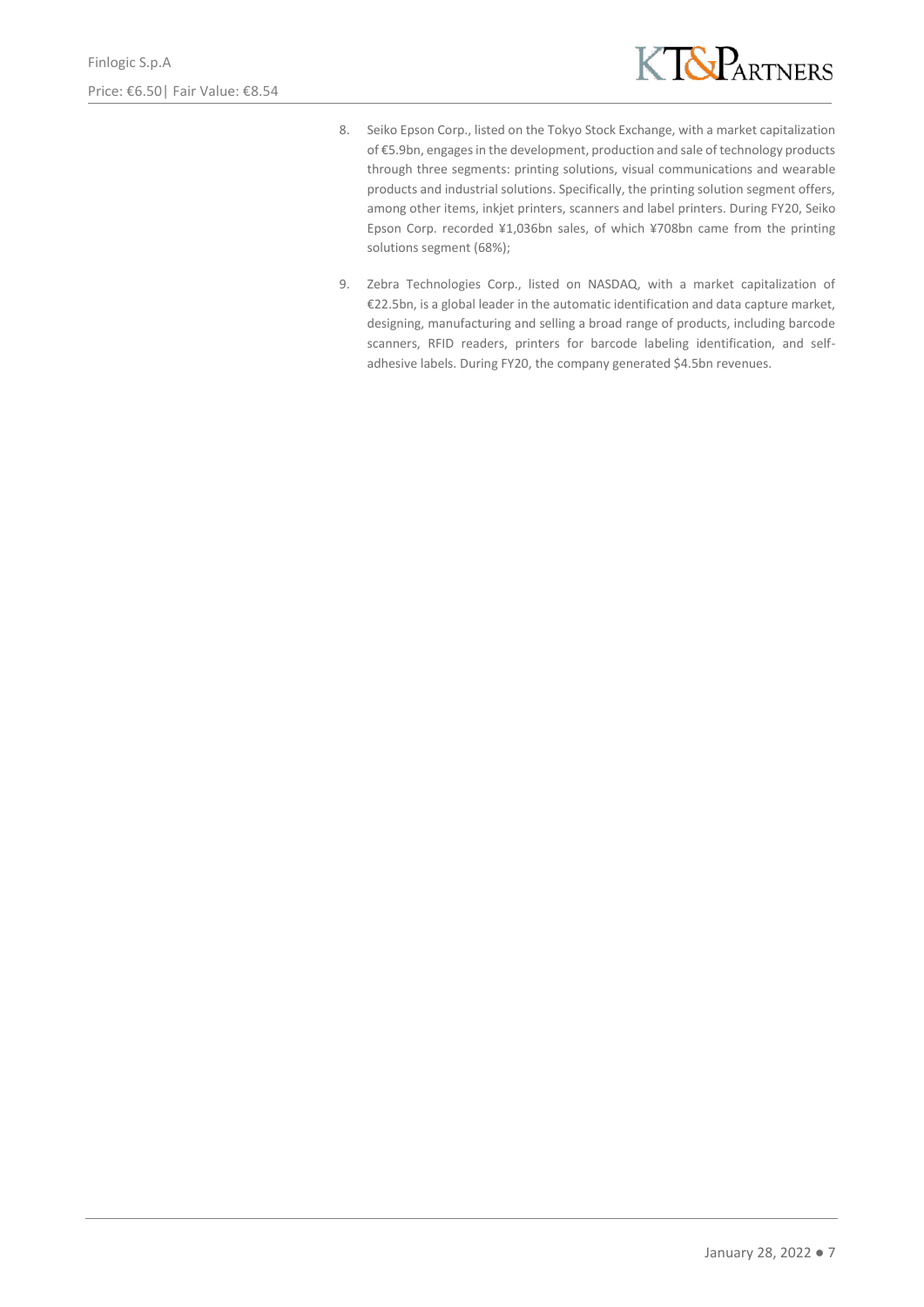# **DISCLAIMER**

THIS DOCUMENT WAS PREPARED BY FEDERICA FIORENZA – SENIOR ANALYST – AND MAURO IACCINO – SENIOR ANALYST – ON BEHALF OF KT&PARTNERS S.R.L., WITH REGISTERED OFFICE AT VIA DELLA POSTA 10, MILAN, ITALY, MILAN COMPANY REGISTER NO. 1926922, SPECIALIZING IN FINANCIAL RESEARCH AND ANALYSIS (HEREINAFTER, "KT&PARTNERS").

NO OTHER PEOPLE OR COMPANY CONTRIBUTED TO THE RESEARCH. NEITHER THE MEMBERS OF THE RESEARCH TEAM, NOR ANY PERSON CLOSELY ASSOCIATED WITH THEM HAVE ANY RELATIONSHIPS OR ARE INVOLVED IN CIRCUMSTANCES THAT MAY REASONABLY BE EXPECTED TO IMPAIR THE OBJECTIVITY OF THE RESEARCH, INCLUDING INTERESTS OR CONFLICTS OF INTEREST, ON THEIR PART OR ON THE PART OF ANY NATURAL OR LEGAL PERSON WORKING FOR THEM, WHO WAS INVOLVED IN PRODUCING THE RESEARCH.

FOR THIS PURPOSE, THE MEMBERS OF THE RESEARCH TEAM CERTIFY THAT: (I) THEY HAVE NOT RECEIVED AND WILL NOT RECEIVE ANY DIRECT OR INDIRECT COMPENSATION IN EXCHANGE FOR ANY VIEWS EXPRESSED IN THE RESEARCH; (II) THEY DO NOT OWN ANY SECURITIES AND/OR ANY OTHER FINANCIAL INSTRUMENTS ISSUED BY THE COMPANY OR ANY FINANCIAL INSTRUMENT WHICH THE PRICE DEPENDS ON, OR IS LINKED TO ANY SECURITIES AND/OR ANY FINANCIAL INSTRUMENTS ISSUED BY THE COMPANY; (III) NEITHER THE ANALYSTS NOR ANY MEMBER OF THE ANALYST'S HOUSEHOLD SERVE AS AN OFFICER, DIRECTOR OR ADVISORY BOARD MEMBER OF THE COMPANY.

KT&PARTNERS HAS IN PLACE AN EQUITY RESEARCH POLICY, IN ORDER TO RULE RESEARCH SERVICES IN COMPLIANCE WITH PARLIAMENT REGULATION (EU) NO.596/2014 AND COMMISSION DELEGATED REGULATION (EU) NO. 958/2016 ON MARKET ABUSE. IN THIS POLICY, THERE ARE ALSO DESCRIBED THE ORGANIZATIONAL MECHANISMS ADOPTED BY KT&PARTNERS TO PREVENT AND PROFESSIONALLY MANAGE CONFLICTS OF INTEREST THAT MAY ARISE DURING THE PERFORMANCE OF THE RESEARCH. IN ANY CASE, CHINESE WALLS AND OTHER INFORMATION BARRIERS ARE IN PLACE TO AVOID THE EXCHANGE OF CONFIDENTIAL INFORMATION BETWEEN THE EQUITY RESEARCH DEPARTMENT AND OTHER SERVICES AREAS.

KT&PARTNERS PREPARED THIS DOCUMENT ON BEHALF OF FINLOGIC SPA ACCORDING TO AN AGREEMENT ENTERED WITH THE SAME AND ON THE BASIS OF THE DATA AND PUBLIC INFORMATION PROVIDED BY THE SAME OR DERIVED FROM SOURCES DEEMED SERIOUS AND RELIABLE ON THE FINANCIAL MARKET BUT WHOSE ABSOLUTE TRUSTWORTHINESS, COMPLETENESS, AND ACCURACY CANNOT BE GUARANTEED. THE FEES AGREED FOR THIS RESEARCH DO NOT DEPEND ON THE RESULTS OF THE RESEARCH.

KT&PARTNERS PUBLISHED A REPORT ON FINLOGIC ON SEPTEMBER 28, 2021 WITH A FAIR VALUE OF €8.35 PER SHARE.

THIS DOCUMENT IS A SOURCE OF INFORMATION ONLY, AND IS NOT PART OF, AND IN NO WAY MUST BE CONSIDERED AN OFFER TO SELL, SUBSCRIBE OR TRADE, OR A SOLICITATION TO PURCHASE, SUBSCRIBE OR TRADE, FINANCIAL INSTRUMENTS/PRODUCTS, OR IN GENERAL TO INVEST, NOR MUST IT BE CONSIDERED ANY FORM OF CONSULTING FOR AN INVESTMENT IN FINANCIAL INSTRUMENTS.

THE INFORMATION PROVIDED IN THIS DOCUMENT MUST NOT BE UNDERSTOOD AS A REQUEST OR SUGGESTION TO CONDUCT OR CARRY OUT A SPECIFIC TRANSACTION.

EACH INVESTOR MUST FORM HIS/HER OWN OPINION BASED EXCLUSIVELY ON HIS/HER ASSESSMENT OF THE ADVISABILITY OF INVESTING. ANY INVESTMENT DECISION MADE ON THE BASIS OF THE INFORMATION AND ANALYSES IN THIS DOCUMENT IS THE EXCLUSIVE RESPONSIBILITY OF THE RECIPIENTS OF THIS DOCUMENT, WHO MUST CONSIDER THIS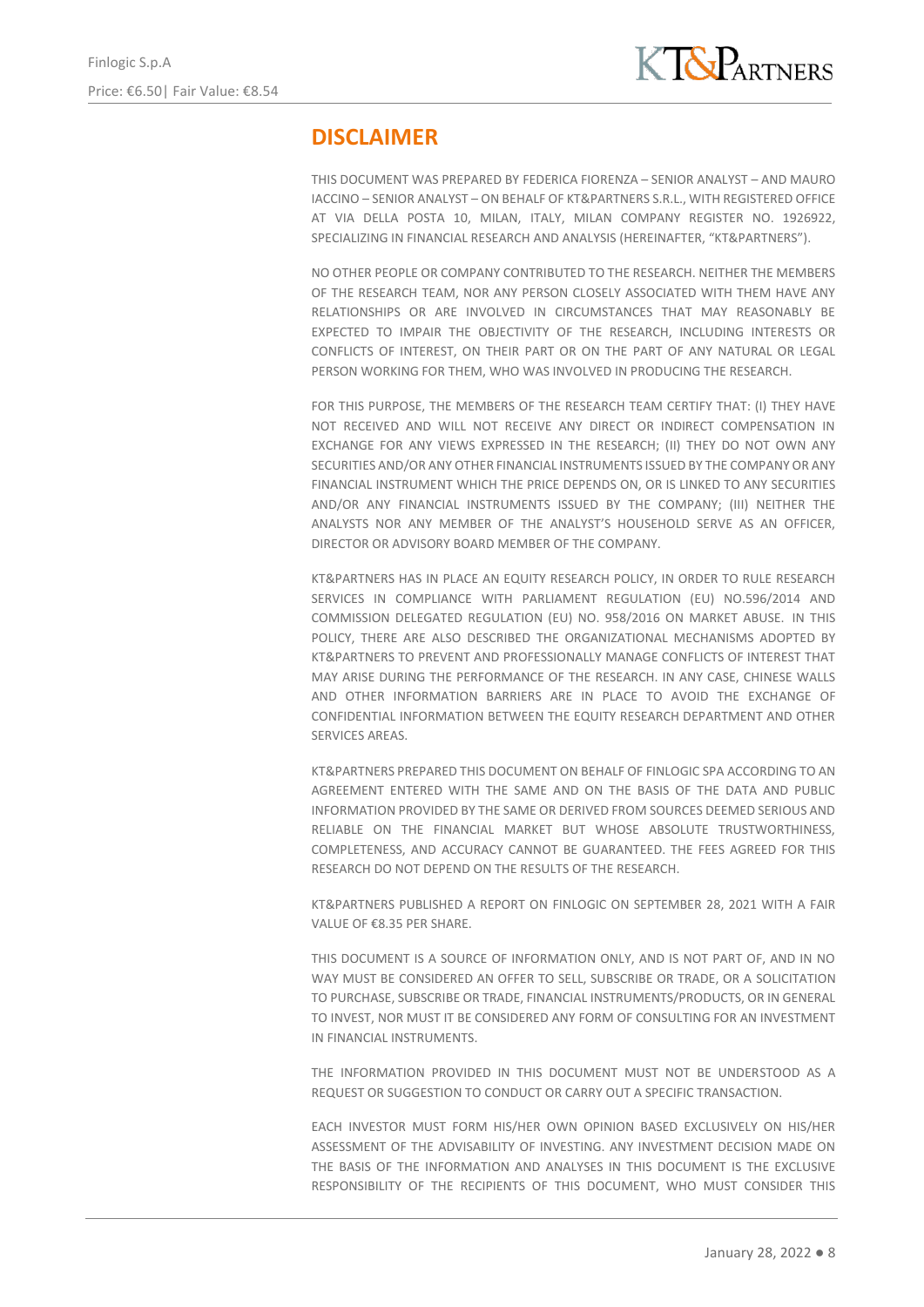

DOCUMENT MERELY AS A SOURCE OF INFORMATION AND ANALYSIS TO SUPPORT SUCH DECISION.

ANY OPINIONS, FORECAST OR ESTIMATES CONTAINED HEREIN CONSTITUTE A JUDGEMENT AS AT THE DATE OF THIS DOCUMENT, AND THERE CAN BE NO ASSURANCE THAT THE FUTURE RESULTS OF THE COMPANY AND/OR ANY FUTURE EVENTS WILL BE CONSISTENT WITH ANY OF SUCH OPINIONS, FORECAST OR ESTIMATES.

KT&PARTNERS MAKES NO EXPLICIT OR IMPLICIT GUARANTEE WITH RESPECT TO PERFORMANCE OR THE OUTCOME OF ANY INVESTMENT OR PROJECTIONS MADE.

THEREFORE, KT&PARTNERS, ITS REPRESENTATIVES AND/OR EMPLOYEES WILL NOT BE LIABLE FOR ANY EFFECT DERIVING FROM THE USE OF THIS DOCUMENT, AND HEREBY DECLINE ALL LIABILITY FOR ANY DIRECT OR INDIRECT DAMAGES, FINANCIAL OR OTHERWISE, DERIVING FROM ANY USE OF THE INFORMATION IT CONTAINS.

KT&PARTNERS AIMS TO PROVIDE CONTINUOUS COVERAGE OF THE COMPANY IN CONJUNCTION WITH ANY EXCEPTIONAL EVENT THAT OCCURS AFFECTING THE ISSUER'S SPHERE OF OPERATIONS AND IN ANY CASE AT LEAST TWICE PER YEAR.

IN THIS STUDY DCF AND MULTIPLE VALUATION MODELS HAVE BEEN USED. RECOMMENDATIONS FOLLOW THE FOLLOWING RULES:

- ADD FOR A FAIR VALUE > 15% ON CURRENT PRICE
- HOLD FOR A FAIR VALUE < 15% AND > -15% ON CURRENT PRICE
- REDUCE FOR A FAIR VALUE < 15% ON CURRENT PRICE